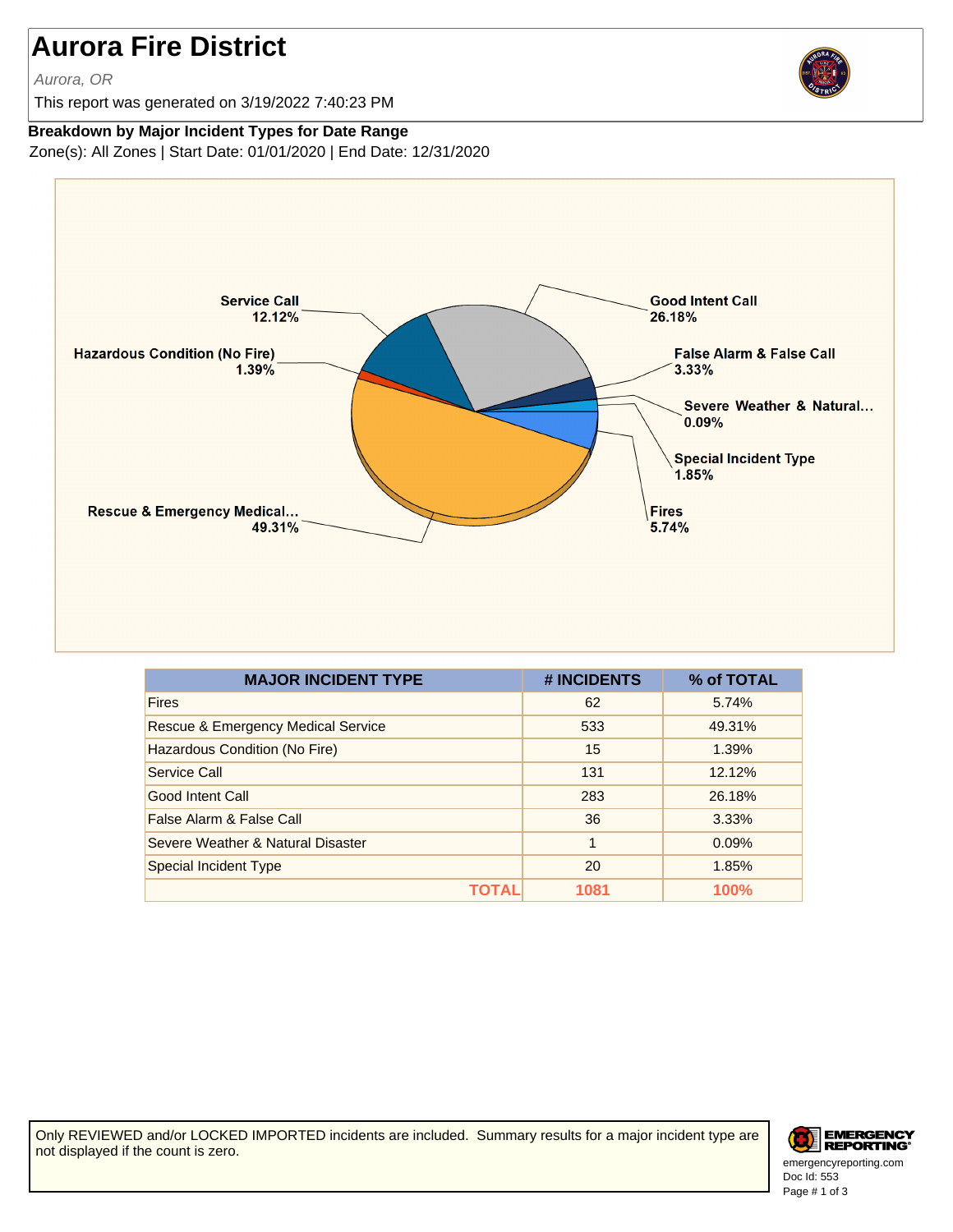| <b>Detailed Breakdown by Incident Type</b>              |                                |            |  |  |
|---------------------------------------------------------|--------------------------------|------------|--|--|
| <b>INCIDENT TYPE</b>                                    | # INCIDENTS                    | % of TOTAL |  |  |
| 100 - Fire, other                                       | $\mathbf{1}$                   | 0.09%      |  |  |
| 111 - Building fire                                     | 16                             | 1.48%      |  |  |
| 112 - Fires in structure other than in a building       | $\overline{2}$                 | 0.18%      |  |  |
| 114 - Chimney or flue fire, confined to chimney or flue | $\overline{c}$                 | 0.18%      |  |  |
| 121 - Fire in mobile home used as fixed residence       | $\mathbf{1}$                   | 0.09%      |  |  |
| 122 - Fire in motor home, camper, recreational vehicle  | $\overline{c}$                 | 0.18%      |  |  |
| 130 - Mobile property (vehicle) fire, other             | $\mathbf{1}$                   | 0.09%      |  |  |
| 131 - Passenger vehicle fire                            | 10                             | 0.93%      |  |  |
| 132 - Road freight or transport vehicle fire            | $\mathbf{1}$                   | 0.09%      |  |  |
| 137 - Camper or recreational vehicle (RV) fire          | $\overline{c}$                 | 0.18%      |  |  |
| 140 - Natural vegetation fire, other                    | $\mathbf{1}$                   | 0.09%      |  |  |
| 141 - Forest, woods or wildland fire                    | 8                              | 0.74%      |  |  |
| 142 - Brush or brush-and-grass mixture fire             | 12                             | 1.11%      |  |  |
| 143 - Grass fire                                        |                                | 0.18%      |  |  |
| 160 - Special outside fire, other                       | $\overline{c}$<br>$\mathbf{1}$ | 0.09%      |  |  |
| 311 - Medical assist, assist EMS crew                   |                                |            |  |  |
| 320 - Emergency medical service, other                  | 35                             | 3.24%      |  |  |
|                                                         | $\overline{2}$                 | 0.18%      |  |  |
| 321 - EMS call, excluding vehicle accident with injury  | 370                            | 34.23%     |  |  |
| 322 - Motor vehicle accident with injuries              | 62                             | 5.74%      |  |  |
| 323 - Motor vehicle/pedestrian accident (MV Ped)        | $\mathbf{1}$                   | 0.09%      |  |  |
| 324 - Motor vehicle accident with no injuries.          | 50                             | 4.63%      |  |  |
| 331 - Lock-in (if lock out, use 511)                    | $\mathbf{1}$                   | 0.09%      |  |  |
| 352 - Extrication of victim(s) from vehicle             | 6                              | 0.56%      |  |  |
| 381 - Rescue or EMS standby                             | 6                              | 0.56%      |  |  |
| 411 - Gasoline or other flammable liquid spill          | $\mathbf{1}$                   | 0.09%      |  |  |
| 412 - Gas leak (natural gas or LPG)                     | $\overline{c}$                 | 0.18%      |  |  |
| 413 - Oil or other combustible liquid spill             | $\overline{c}$                 | 0.18%      |  |  |
| 424 - Carbon monoxide incident                          | $\mathbf{1}$                   | 0.09%      |  |  |
| 444 - Power line down                                   | 6                              | 0.56%      |  |  |
| 462 - Aircraft standby                                  | $\mathbf{1}$                   | 0.09%      |  |  |
| 463 - Vehicle accident, general cleanup                 | $\overline{c}$                 | 0.18%      |  |  |
| 500 - Service Call, other                               | 3                              | 0.28%      |  |  |
| 522 - Water or steam leak                               | $\mathbf{1}$                   | 0.09%      |  |  |
| 531 - Smoke or odor removal                             | $\mathbf{1}$                   | 0.09%      |  |  |
| 542 - Animal rescue                                     | $\overline{c}$                 | 0.18%      |  |  |
| 550 - Public service assistance, other                  | $\overline{c}$                 | 0.18%      |  |  |
| 551 - Assist police or other governmental agency        | 6                              | 0.56%      |  |  |
| 552 - Police matter                                     | 3                              | 0.28%      |  |  |
| 553 - Public service                                    | 17                             | 1.57%      |  |  |
| 554 - Assist invalid                                    | 44                             | 4.07%      |  |  |
| 561 - Unauthorized burning                              | 11                             | 1.02%      |  |  |
| 571 - Cover assignment, standby, moveup                 | 41                             | 3.79%      |  |  |
| 600 - Good intent call, other                           | 3                              | 0.28%      |  |  |
| 611 - Dispatched & cancelled en route                   | 199                            | 18.41%     |  |  |
| 621 - Wrong location                                    | 4                              | 0.37%      |  |  |
| 622 - No incident found on arrival at dispatch address  | 52                             | 4.81%      |  |  |
| 631 - Authorized controlled burning                     | 12                             | 1.11%      |  |  |
| 641 - Vicinity alarm (incident in other location)       | $\mathbf{1}$                   | 0.09%      |  |  |
| 650 - Steam, other gas mistaken for smoke, other        | $\mathbf{1}$                   | 0.09%      |  |  |
| 651 - Smoke scare, odor of smoke                        | $\boldsymbol{9}$               | 0.83%      |  |  |
| 652 - Steam, vapor, fog or dust thought to be smoke     | $\overline{c}$                 | 0.18%      |  |  |
| 700 - False alarm or false call, other                  | $\mathbf{1}$                   | 0.09%      |  |  |
| 730 - System malfunction, other                         | 3                              | 0.28%      |  |  |
| 733 - Smoke detector activation due to malfunction      | 3                              | 0.28%      |  |  |
| 735 - Alarm system sounded due to malfunction           | 5                              | 0.46%      |  |  |
|                                                         |                                |            |  |  |

Only REVIEWED and/or LOCKED IMPORTED incidents are included. Summary results for a major incident type are not displayed if the count is zero.

## EMERGENCY

Doc Id: 553 emergencyreporting.com Page # 2 of 3